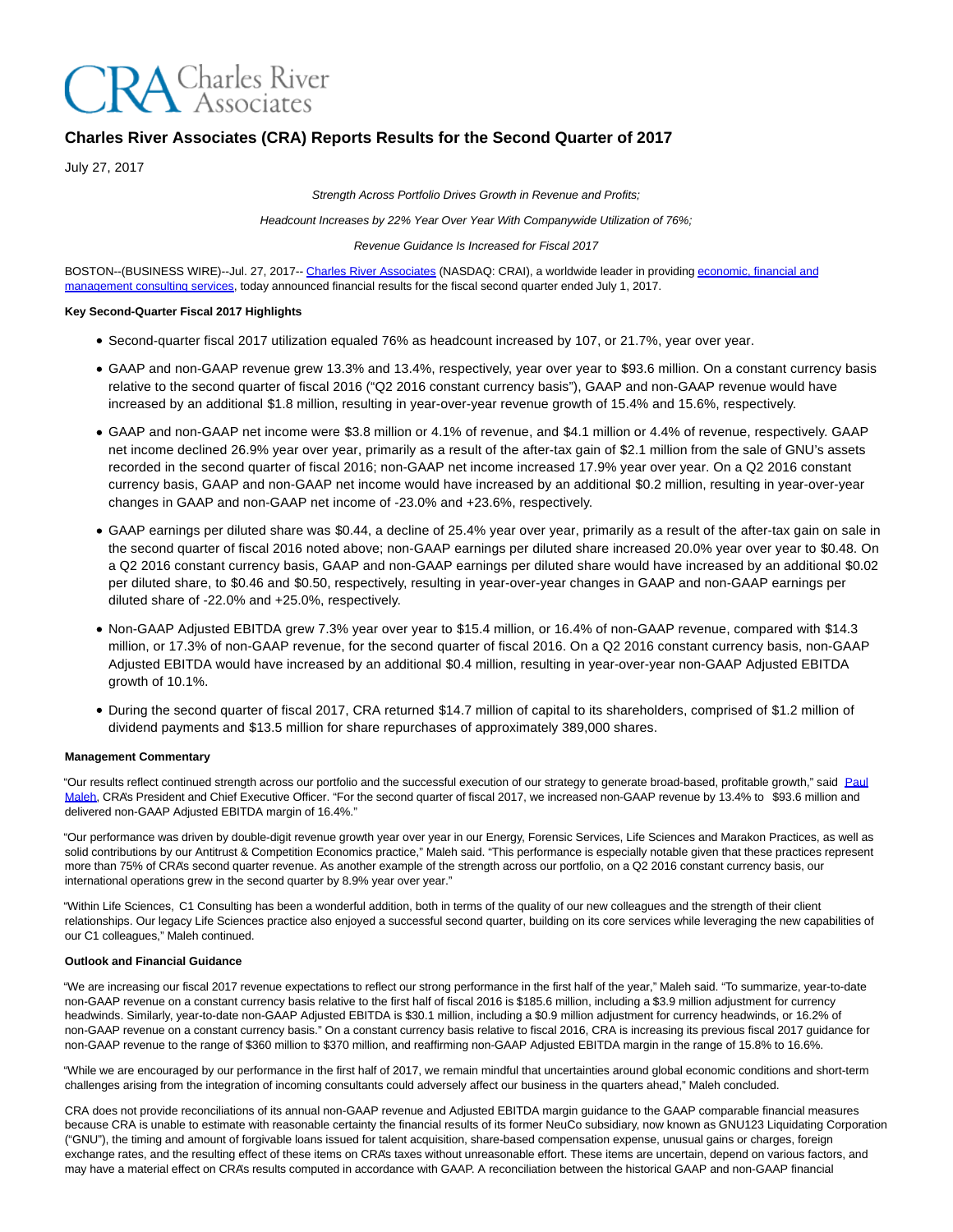measures presented in this release is provided in the financial tables at the end of this release.

#### **Quarterly Dividend**

CRA's Board of Directors has declared a quarterly cash dividend of \$0.14 per common share, payable on September 15, 2017 to shareholders of record as of August 29, 2017. The Company expects to continue paying quarterly dividends, the declaration, timing and amounts of which remain subject to the discretion of CRA's Board of Directors.

#### **Conference Call Information and Prepared CFO Remarks**

CRA will host a conference call today at 10:00 a.m. ET to discuss its second-quarter 2017 financial results. To listen to the live call, please visit the ["Investor](http://cts.businesswire.com/ct/CT?id=smartlink&url=http%3A%2F%2Fphx.corporate-ir.net%2Fphoenix.zhtml%3Fc%3D97435%26p%3Dirol-IRHome&esheet=51597273&newsitemid=20170727005747&lan=en-US&anchor=Investor+Relations&index=4&md5=c24e2320de8e76a374e46b5b317d8589) Relations" section of CRA's website at [http://www.crai.com,](http://cts.businesswire.com/ct/CT?id=smartlink&url=http%3A%2F%2Fwww.crai.com%2FDefault.aspx&esheet=51597273&newsitemid=20170727005747&lan=en-US&anchor=http%3A%2F%2Fwww.crai.com&index=5&md5=709bf1f6ad048673e06bbb6d2aaf2d8a) or dial (877) 709-8155 or (201) 689-8881. An [archived v](http://cts.businesswire.com/ct/CT?id=smartlink&url=http%3A%2F%2Fphx.corporate-ir.net%2Fphoenix.zhtml%3Fc%3D97435%26p%3Dirol-calendarpast&esheet=51597273&newsitemid=20170727005747&lan=en-US&anchor=archived&index=6&md5=f1fbc99afc94dc9dc64c09e439680807)ersion of the webcast will be available on CRA's website for one year.

In combination with this press release, CRA has posted prepared remarks by its CFO Chad Holmes under ["Conference Call Materials"](http://cts.businesswire.com/ct/CT?id=smartlink&url=http%3A%2F%2Fphx.corporate-ir.net%2Fphoenix.zhtml%3Fc%3D97435%26p%3Dirol-presentations&esheet=51597273&newsitemid=20170727005747&lan=en-US&anchor=Conference+Call+Materials&index=7&md5=8f29281c8c441b250b6bd836643ec77e) in the " [Investor Relations"](http://cts.businesswire.com/ct/CT?id=smartlink&url=http%3A%2F%2Fphx.corporate-ir.net%2Fphoenix.zhtml%3Fc%3D97435%26p%3Dirol-IRHome&esheet=51597273&newsitemid=20170727005747&lan=en-US&anchor=Investor+Relations&index=8&md5=ddb8f2377dd1857c2a4009eefff31656) section on CRA's website at [http://www.crai.com.](http://cts.businesswire.com/ct/CT?id=smartlink&url=http%3A%2F%2Fwww.crai.com%2FDefault.aspx&esheet=51597273&newsitemid=20170727005747&lan=en-US&anchor=http%3A%2F%2Fwww.crai.com&index=9&md5=27f6ea51e587c412490995e8575beb31) These remarks are offered to provide the investment community with additional background on CRA's financial results prior to the start of the conference call.

#### **About Charles River Associates (CRA)**

Charles River Associates® is a global consulting firm specializing i[n economic, financial, and management consulting services.](http://cts.businesswire.com/ct/CT?id=smartlink&url=http%3A%2F%2Fwww.crai.com%2F&esheet=51597273&newsitemid=20170727005747&lan=en-US&anchor=economic%2C+financial%2C+and+management+consulting+services&index=10&md5=29df49997b1af1e08bec09c14016fbfb) CRA advises clients on economic and financial matters pertaining to litigation and regulatory proceedings, and guides corporations through critical business strategy and performancerelated issues. Since 1965, clients have engaged CRA for its unique combination of functional expertise and industry knowledge, and for its objective solutions to complex problems. Headquartered in Boston, CRA has offices throughout the world. Detailed information about Charles River Associates, a registered trade name of CRA International, Inc., is available a[t www.crai.com.](http://cts.businesswire.com/ct/CT?id=smartlink&url=http%3A%2F%2Fwww.crai.com&esheet=51597273&newsitemid=20170727005747&lan=en-US&anchor=www.crai.com&index=11&md5=c79be81106491fbf0d0ab0d9ea08b381) Follow us o[n LinkedIn,](http://cts.businesswire.com/ct/CT?id=smartlink&url=https%3A%2F%2Fwww.linkedin.com%2Fcompany%2Fcharles-river-associates&esheet=51597273&newsitemid=20170727005747&lan=en-US&anchor=LinkedIn&index=12&md5=e8bf0cbda21bf3bd1adecba26d34dba3) [Twitter,](http://cts.businesswire.com/ct/CT?id=smartlink&url=https%3A%2F%2Ftwitter.com%2FNews_CRA&esheet=51597273&newsitemid=20170727005747&lan=en-US&anchor=Twitter&index=13&md5=2df220d6edf2741dd257bda3423ae7b5) an[d Facebook.](http://cts.businesswire.com/ct/CT?id=smartlink&url=https%3A%2F%2Fwww.facebook.com%2FCharlesRiverAssociates&esheet=51597273&newsitemid=20170727005747&lan=en-US&anchor=Facebook&index=14&md5=2ffa7cf7031df97a2690317ec7203a46)

#### **NON-GAAP FINANCIAL MEASURES**

In addition to reporting its financial results in accordance with U.S. generally accepted accounting principles, or GAAP, CRA has also provided in this release non-GAAP financial information. CRA believes that the use of non-GAAP measures in addition to GAAP measures is a useful method of evaluating its results of operations. CRA believes that presenting its financial results excluding the results of GNU, certain non-cash and/or non-recurring charges, and the other items identified below, and including presentations of Adjusted EBITDA and comparisons on a constant currency basis, are important to investors and management because they are more indicative of CRA's ongoing operating results and financial condition. CRA also uses these non-GAAP measures in its budgeting process, and as performance criteria for some of its performance-based compensation. These non-GAAP financial measures should be considered in conjunction with, but not as a substitute for, the financial information presented in accordance with GAAP, and the results calculated in accordance with GAAP and reconciliations to those results should be carefully evaluated. The non-GAAP financial measures used by CRA may be calculated differently from, and therefore may not be comparable to, similarly titled measures used by other companies. Specifically, for the second quarter of fiscal 2017, and the year-to-date period ended as of the second quarter of fiscal 2017, CRA has excluded GNU's results, impairments on certain intangible assets, and the revaluation changes of contingent consideration liabilities associated with prior acquisitions, and for the full-year fiscal 2017 guidance, the second quarter of fiscal 2016, and the year-to-date period ended as of the second quarter of fiscal 2016, CRA has excluded GNU's results. Also, in calculating "Adjusted EBITDA" from net income (loss) attributable to CRA for these fiscal periods and for purposes of the full-year fiscal 2017 guidance for Adjusted EBITDA margin, CRA has excluded net income (loss) attributable to noncontrolling interests (net of tax); interest expense, net; provision for income taxes; goodwill impairment charges; other (income) expense, net; and the following non-cash expenses: depreciation and amortization, share-based compensation expenses, and amortization of forgivable loans.

Finally, CRA believes that fluctuations in foreign currency exchange rates can significantly affect its financial results. Therefore, CRA provides a constant currency presentation to supplement disclosures regarding its results of operations and performance. CRA calculates constant currency amounts by converting its applicable fiscal period local currency financial results using the prior fiscal year's corresponding period exchange rates. CRA has presented in this press release its GAAP and non-GAAP revenue, net income, earnings per diluted share, and Adjusted EBITDA for the second quarter of fiscal 2017 on a constant currency basis relative to the second quarter of fiscal 2016, and its guidance for full-year fiscal 2017 non-GAAP revenue and Adjusted EBITDA margin on a constant currency basis relative to fiscal 2016.

#### **SAFE HARBOR STATEMENT**

Statements in this press release concerning our future business, operating results and financial condition, including those concerning guidance on future non-GAAP revenue and non-GAAP Adjusted EBITDA margin, growth of our consulting team, our capitalizing on the demand for our services, the implied continuation of any current strategy, expectation or trend, or our expectations regarding the payment of future quarterly dividends, and statements using the terms "expect," "encouraged," or similar expressions, are "forward-looking" statements as defined in Section 21 of the Exchange Act. These statements are based upon our current expectations and various underlying assumptions. Although we believe there is a reasonable basis for these statements and assumptions, and these statements are expressed in good faith, these statements are subject to a number of additional factors and uncertainties. Our actual non-GAAP revenue and non-GAAP Adjusted EBITDA margin in fiscal 2017 on a constant currency basis relative to fiscal 2016 could differ materially from the guidance presented herein, and our actual performance and results may differ materially from the performance and results contained or implied by the other forward-looking statements made herein, due to many important factors. These factors include, but are not limited to, the possibility that the demand for our services may decline as a result of changes in general and industry specific economic conditions, the timing of engagements for our services, the effects of competitive services and pricing, our ability to attract and retain key employee or non-employee experts; the inability to integrate and utilize existing consultants and personnel; the decline or reduction in project work or activity; global economic conditions including less stable political and economic environments; foreign exchange rate fluctuations; unanticipated expenses and liabilities; risks inherent in international operations; changes in accounting standards, rules, and regulations; our ability to collect on forgivable loans should any become due; and professional and other legal liability. Additional risks and uncertainties are discussed in our periodic filings with the Securities and Exchange Commission under the heading "Risk Factors." The inclusion of such forward-looking information should not be regarded as our representation that the future events, plans, or expectations contemplated will be achieved. We undertake no obligation to update any forward-looking statements after the date of this press release, and we do not intend to do so.

### **CRA INTERNATIONAL, INC.**

**UNAUDITED CONDENSED CONSOLIDATED STATEMENTS OF OPERATIONS INCLUDING A RECONCILIATION TO NON-GAAP RESULTS FOR THE QUARTER ENDED JULY 1, 2017 COMPARED TO THE QUARTER ENDED JULY 2, 2016 (In thousands, except per share data)**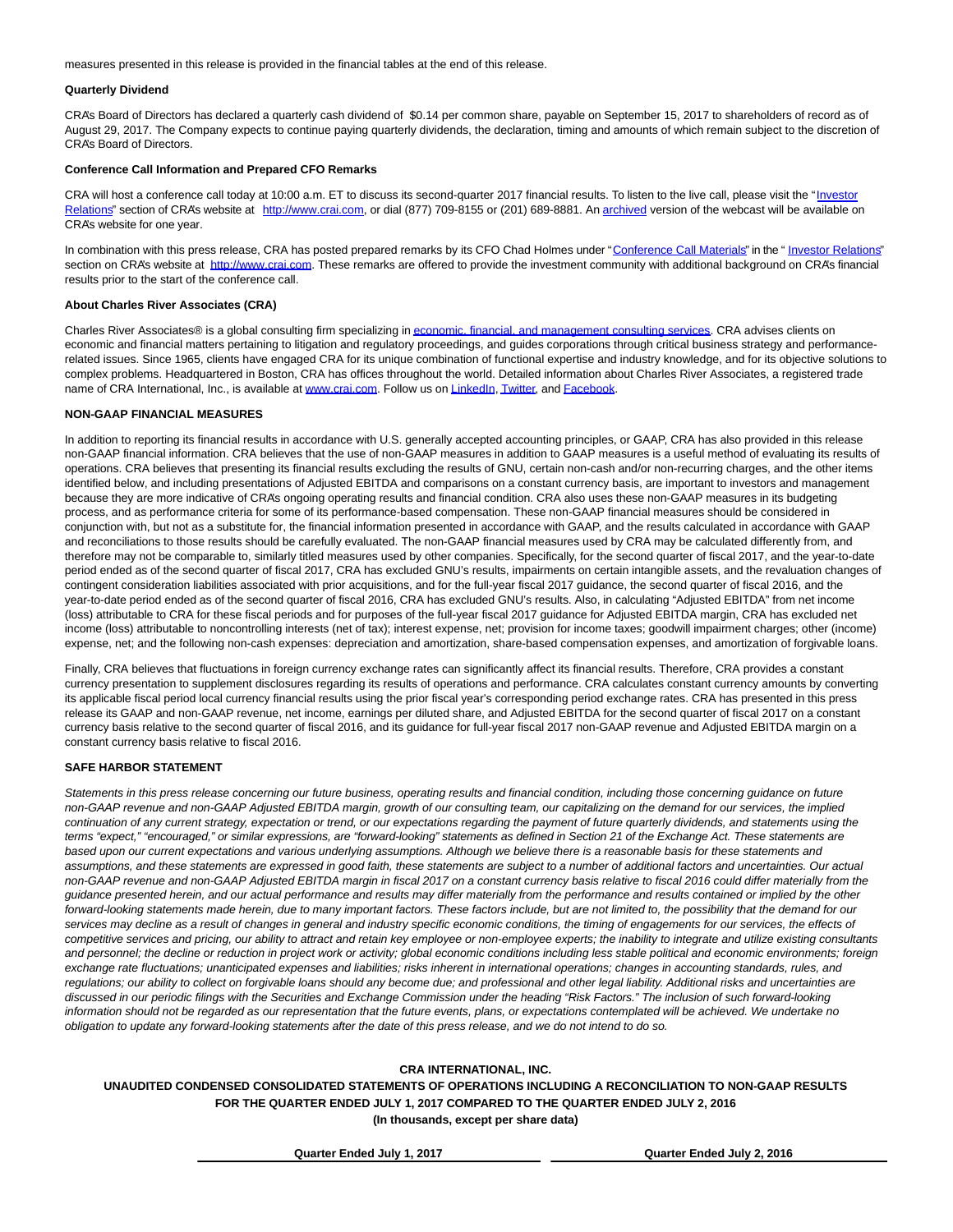|                                                                     | <b>GAAP</b><br><b>Results</b> | <b>GAAP</b><br>$%$ of<br><b>Revenues</b> | <b>Adjustments</b><br>to<br><b>GAAP Results</b><br>(GNU and<br>Other) (1)(2) | <b>Non-GAAP</b><br><b>Results</b> | <b>Non-GAAP</b><br>% of<br><b>Revenues</b> | <b>GAAP</b><br><b>Results</b> | <b>GAAP</b><br>$%$ of<br><b>Revenues</b> | <b>Adjustments</b><br>to<br><b>GAAP</b><br><b>Results</b><br>(GNU)(1) | <b>Non-GAAP</b><br><b>Results</b> | <b>Non-GAAP</b><br>$%$ of<br><b>Revenues</b> |
|---------------------------------------------------------------------|-------------------------------|------------------------------------------|------------------------------------------------------------------------------|-----------------------------------|--------------------------------------------|-------------------------------|------------------------------------------|-----------------------------------------------------------------------|-----------------------------------|----------------------------------------------|
| Revenues                                                            | \$93,563                      | 100.0%                                   | \$                                                                           | \$<br>93,563                      | 100.0%                                     | \$82,607                      | 100.0%                                   | \$<br>88                                                              | \$<br>82,519                      | 100.0%                                       |
| Costs of services                                                   | 65,220                        | 69.7%                                    | 297                                                                          | 64,923                            | 69.4%                                      | 57,950                        | 70.2%                                    | 128                                                                   | 57,822                            | 70.1%                                        |
| Gross profit                                                        | 28,343                        | 30.3%                                    | (297)                                                                        | 28,640                            | 30.6%                                      | 24,657                        | 29.8%                                    | (40)                                                                  | 24,697                            | 29.9%                                        |
| Selling, general and<br>administrative                              |                               |                                          |                                                                              |                                   |                                            |                               |                                          |                                                                       |                                   |                                              |
| expenses<br>Depreciation and                                        | 20,259                        | 21.7%                                    | 562                                                                          | 19,697                            | 21.1%                                      | 16,856                        | 20.4%                                    | 227                                                                   | 16,629                            | 20.2%                                        |
| amortization                                                        | 2,236                         | 2.4%                                     |                                                                              | 2,236                             | 2.4%                                       | 2,121                         | 2.6%                                     |                                                                       | 2,121                             | 2.6%                                         |
| Income (loss) from<br>operations                                    | 5,848                         | 6.3%                                     | (859)                                                                        | 6,707                             | 7.2%                                       | 5,680                         | 6.9%                                     | (267)                                                                 | 5,947                             | 7.2%                                         |
| Interest and other<br>income (expense), net                         | 71                            | 0.1%                                     | 250                                                                          | (179)                             | $-0.2%$                                    | 3,589                         | 4.3%                                     | 3,836                                                                 | (247)                             | $-0.3%$                                      |
| Income (loss) before<br>provision for income<br>taxes and           |                               |                                          |                                                                              |                                   |                                            |                               |                                          |                                                                       |                                   |                                              |
| noncontrolling<br>interest                                          | 5,919                         | 6.3%                                     | (609)                                                                        | 6,528                             | 7.0%                                       | 9,269                         | 11.2%                                    | 3,569                                                                 | 5,700                             | 6.9%                                         |
| Provision for income<br>taxes                                       | (2,012)                       | $-2.2%$                                  | 383                                                                          | (2, 395)                          | $-2.6%$                                    | (2,502)                       | $-3.0%$                                  | (308)                                                                 | (2, 194)                          | $-2.7\%$                                     |
| Net income (loss)                                                   | 3,907                         | 4.2%                                     | (226)                                                                        | 4,133                             | 4.4%                                       | 6,767                         | 8.2%                                     | 3,261                                                                 | 3,506                             | 4.2%                                         |
| Net income attributable<br>to noncontrolling                        |                               |                                          |                                                                              |                                   |                                            |                               |                                          |                                                                       |                                   |                                              |
| interests, net of tax                                               | (94)                          | $-0.1%$                                  | (94)                                                                         |                                   | 0.0%                                       | (1, 552)                      | $-1.9%$                                  | (1, 552)                                                              |                                   | 0.0%                                         |
| Net income (loss)<br>attributable to CRA                            |                               |                                          |                                                                              |                                   |                                            |                               |                                          |                                                                       |                                   |                                              |
| International, Inc.                                                 | \$3,813                       | 4.1%                                     | \$<br>(320)                                                                  | \$<br>4,133                       | 4.4%                                       | \$5,215                       | 6.3%                                     | \$<br>1,709                                                           | \$<br>3,506                       | 4.2%                                         |
| Net Income per share<br>attributable to CRA<br>International, Inc.: |                               |                                          |                                                                              |                                   |                                            |                               |                                          |                                                                       |                                   |                                              |
| <b>Basic</b>                                                        | \$<br>0.45                    |                                          |                                                                              | 0.49<br>\$                        |                                            | \$<br>0.60                    |                                          |                                                                       | \$<br>0.40                        |                                              |
| <b>Diluted</b>                                                      | \$<br>0.44                    |                                          |                                                                              | 0.48                              |                                            | \$<br>0.59                    |                                          |                                                                       | \$<br>0.40                        |                                              |
| Weighted average<br>number of shares<br>outstanding:                |                               |                                          |                                                                              |                                   |                                            |                               |                                          |                                                                       |                                   |                                              |
| <b>Basic</b>                                                        | 8,428                         |                                          |                                                                              | 8,428                             |                                            | 8,695                         |                                          |                                                                       | 8,695                             |                                              |
| <b>Diluted</b>                                                      | 8,618                         |                                          |                                                                              | 8,618                             |                                            | 8,779                         |                                          |                                                                       | 8,779                             |                                              |

(1) These adjustments include activity related to GNU123 Liquidating Corporation ("GNU"), formerly known as CRA's majority owned subsidiary "NeuCo", in the Company's GAAP results. In April 2016, substantially all of GNU's assets were sold.

(2) These adjustments also include impairments on certain intangible assets and revaluation changes of contingent consideration liabilities associated with prior acquisitions.

## **CRA INTERNATIONAL, INC.**

**UNAUDITED CONDENSED CONSOLIDATED STATEMENTS OF OPERATIONS INCLUDING A RECONCILIATION TO NON-GAAP RESULTS FOR THE YEAR-TO-DATE PERIOD ENDED JULY 1, 2017 COMPARED TO THE YEAR-TO-DATE PERIOD ENDED JULY 2, 2016 (In thousands, except per share data)**

|                   |                        |                                   | Year-To-Date Period Ended July 1, 2017                                                 |                            |                                       | Year-To-Date Period Ended July 2, 2016 |                                   |                                                                        |                            |                                     |  |  |  |  |
|-------------------|------------------------|-----------------------------------|----------------------------------------------------------------------------------------|----------------------------|---------------------------------------|----------------------------------------|-----------------------------------|------------------------------------------------------------------------|----------------------------|-------------------------------------|--|--|--|--|
|                   | <b>GAAP</b><br>Results | <b>GAAP</b><br>$%$ of<br>Revenues | <b>Adjustments</b><br>to<br><b>GAAP</b><br><b>Results</b><br>(GNU and<br>Other) (1)(2) | <b>Non-GAAP</b><br>Results | <b>Non-GAAP</b><br>$%$ of<br>Revenues | <b>GAAP</b><br>Results                 | <b>GAAP</b><br>$%$ of<br>Revenues | <b>Adjustments</b><br>to<br><b>GAAP</b><br><b>Results</b><br>(GNU) (1) | <b>Non-GAAP</b><br>Results | <b>Non-GAAP</b><br>% of<br>Revenues |  |  |  |  |
| Revenues          | \$181.734              | 100.0%                            | S<br>$\overline{\phantom{a}}$                                                          | \$181.734                  | 100.0%                                | \$163.519                              | 100.0%                            | \$<br>826                                                              | \$162.693                  | 100.0%                              |  |  |  |  |
| Costs of services | 127.801                | 70.3%                             | 297                                                                                    | 127.504                    | 70.2%                                 | 113.465                                | 69.4%                             | 455                                                                    | 113.010                    | 69.5%                               |  |  |  |  |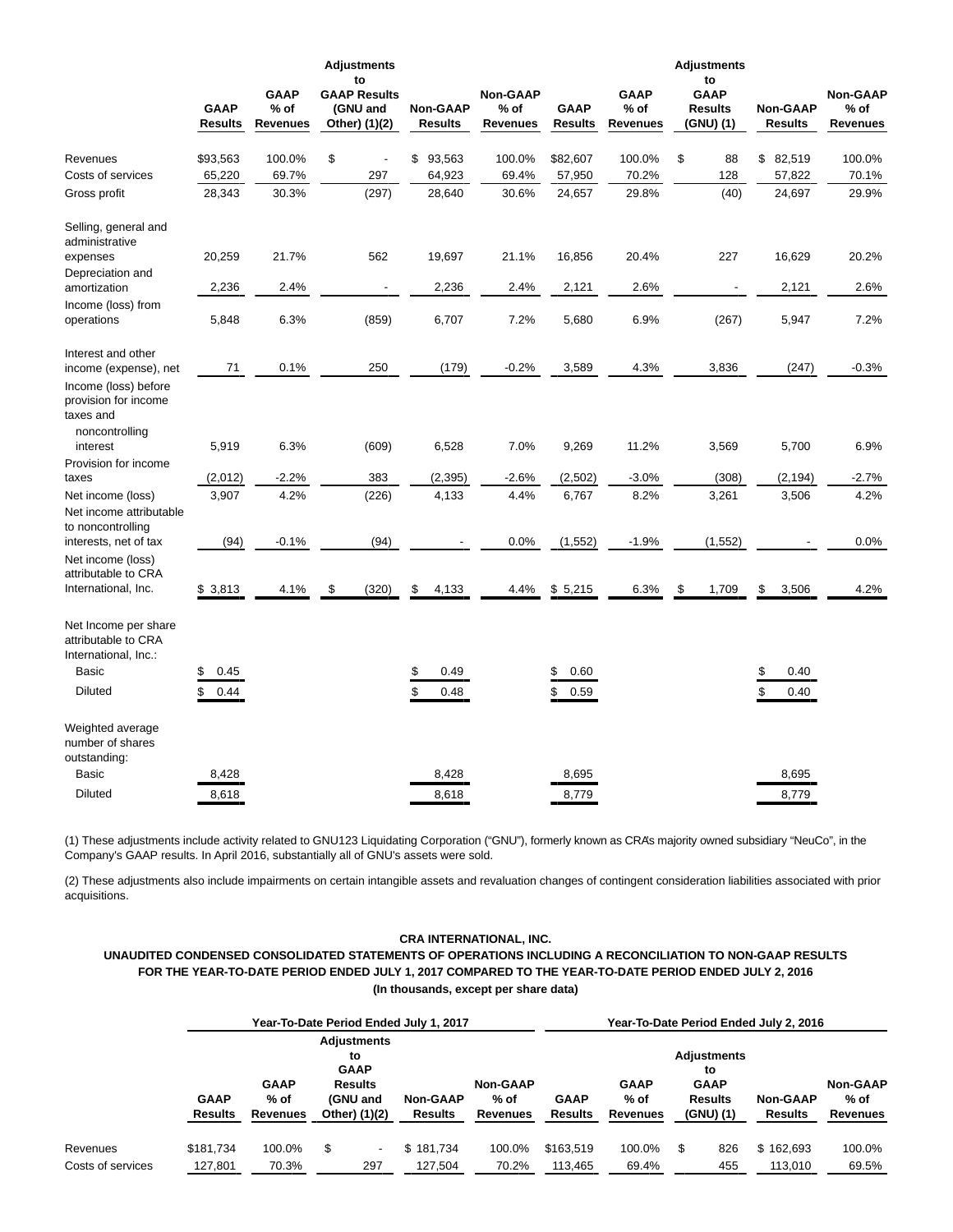| Gross profit                                                                | 53,933      | 29.7%   | (297)          | 54,230      | 29.8%   | 50,054      | 30.6%   | 371         | 49,683      | 30.5%   |
|-----------------------------------------------------------------------------|-------------|---------|----------------|-------------|---------|-------------|---------|-------------|-------------|---------|
| Selling, general and<br>administrative                                      |             |         |                |             |         |             |         |             |             |         |
| expenses                                                                    | 38,975      | 21.4%   | 614            | 38,361      | 21.1%   | 36,077      | 22.1%   | 1,049       | 35,028      | 21.5%   |
| Depreciation and<br>amortization                                            | 4,199       | 2.3%    | $\blacksquare$ | 4,199       | 2.3%    | 3,970       | 2.4%    |             | 3,970       | 2.4%    |
| Income (loss) from<br>operations                                            | 10,759      | 5.9%    | (911)          | 11,670      | 6.4%    | 10,007      | 6.1%    | (678)       | 10,685      | 6.6%    |
| Interest and other<br>income (expense),                                     |             |         |                |             |         |             |         |             |             |         |
| net                                                                         | (232)       | $-0.1%$ | 250            | (482)       | $-0.3%$ | 3,447       | 2.1%    | 3,828       | (381)       | $-0.2%$ |
| Income (loss) before<br>provision for income<br>taxes and<br>noncontrolling |             |         |                |             |         |             |         |             |             |         |
| interest                                                                    | 10,527      | 5.8%    | (661)          | 11,188      | 6.2%    | 13,454      | 8.2%    | 3,150       | 10,304      | 6.3%    |
| Provision for income<br>taxes                                               | (3,790)     | $-2.1%$ | 383            | (4, 173)    | $-2.3%$ | (4, 448)    | $-2.7%$ | (308)       | (4, 140)    | $-2.5%$ |
| Net income (loss)                                                           | 6,737       | 3.7%    | (278)          | 7,015       | 3.9%    | 9,006       | 5.5%    | 2,842       | 6,164       | 3.8%    |
| Net income<br>attributable to<br>noncontrolling                             |             |         |                |             |         |             |         |             |             |         |
| interests, net of tax                                                       | (71)        | 0.0%    | (71)           |             | 0.0%    | (1, 369)    | $-0.8%$ | (1, 369)    |             | 0.0%    |
| Net income (loss)<br>attributable to CRA                                    |             |         |                |             |         |             |         |             |             |         |
| International, Inc.                                                         | \$<br>6,666 | 3.7%    | \$<br>(349)    | 7,015<br>\$ | 3.9%    | \$<br>7,637 | 4.7%    | \$<br>1,473 | \$<br>6,164 | 3.8%    |
| Net Income per share<br>attributable to CRA<br>International, Inc.:         |             |         |                |             |         |             |         |             |             |         |
| Basic                                                                       | \$<br>0.79  |         |                | 0.83<br>S   |         | 0.86<br>\$  |         |             | 0.70<br>S   |         |
| <b>Diluted</b>                                                              | \$<br>0.77  |         |                | \$<br>0.81  |         | 0.86        |         |             | \$<br>0.69  |         |
| Weighted average<br>number of shares<br>outstanding:                        |             |         |                |             |         |             |         |             |             |         |
| <b>Basic</b>                                                                | 8,423       |         |                | 8,423       |         | 8,783       |         |             | 8,783       |         |
| <b>Diluted</b>                                                              | 8,619       |         |                | 8,619       |         | 8,825       |         |             | 8,825       |         |

(1) These adjustments include activity related to GNU123 Liquidating Corporation ("GNU"), formerly known as CRA's majority owned subsidiary "NeuCo", in the Company's GAAP results. In April 2016, substantially all of GNU's assets were sold.

(2) These adjustments also include impairments on certain intangible assets and revaluation changes of contingent consideration liabilities associated with prior acquisitions.

# **CRA INTERNATIONAL, INC.**

## **UNAUDITED ADJUSTED EBITDA INCLUDING A RECONCILIATION TO NON-GAAP ADJUSTED EBITDA FOR THE FISCAL QUARTER ENDED JULY 1, 2017 COMPARED TO THE FISCAL QUARTER ENDED JULY 2, 2016 (In thousands)**

|                                                                                 | Quarter Ended July 1, 2017      |                                          |                                                                                        |       |    |                                     |                                            |    |                                 | Quarter Ended July 2, 2016               |                                                                 |       |                                     |        |                                              |  |  |
|---------------------------------------------------------------------------------|---------------------------------|------------------------------------------|----------------------------------------------------------------------------------------|-------|----|-------------------------------------|--------------------------------------------|----|---------------------------------|------------------------------------------|-----------------------------------------------------------------|-------|-------------------------------------|--------|----------------------------------------------|--|--|
|                                                                                 | <b>GAAP</b><br>Quarter<br>Ended | <b>GAAP</b><br>$%$ of<br><b>Revenues</b> | <b>Adjustments</b><br>to<br><b>GAAP</b><br><b>Results</b><br>(GNU and<br>Other) (1)(2) |       |    | <b>Non-GAAP</b><br>Quarter<br>Ended | <b>Non-GAAP</b><br>% of<br><b>Revenues</b> |    | <b>GAAP</b><br>Quarter<br>Ended | <b>GAAP</b><br>$%$ of<br><b>Revenues</b> | <b>Adjustments</b><br>to<br><b>GAAP</b><br>Results<br>(GNU) (1) |       | <b>Non-GAAP</b><br>Quarter<br>Ended |        | <b>Non-GAAP</b><br>$%$ of<br><b>Revenues</b> |  |  |
| Revenues                                                                        | \$<br>93,563                    | 100.0%                                   | \$                                                                                     |       | S  | 93,563                              | 100.0%                                     | S  | 82,607                          | 100.0%                                   | \$                                                              | 88    | S                                   | 82,519 | 100.0%                                       |  |  |
| Net income<br>(loss)<br>attributable to<br><b>CRA</b><br>International,<br>Inc. | \$<br>3,813                     | 4.1%                                     | \$                                                                                     | (320) | \$ | 4,133                               | 4.4%                                       | \$ | 5,215                           | 6.3%                                     | \$                                                              | 1,709 | S                                   | 3,506  | 4.2%                                         |  |  |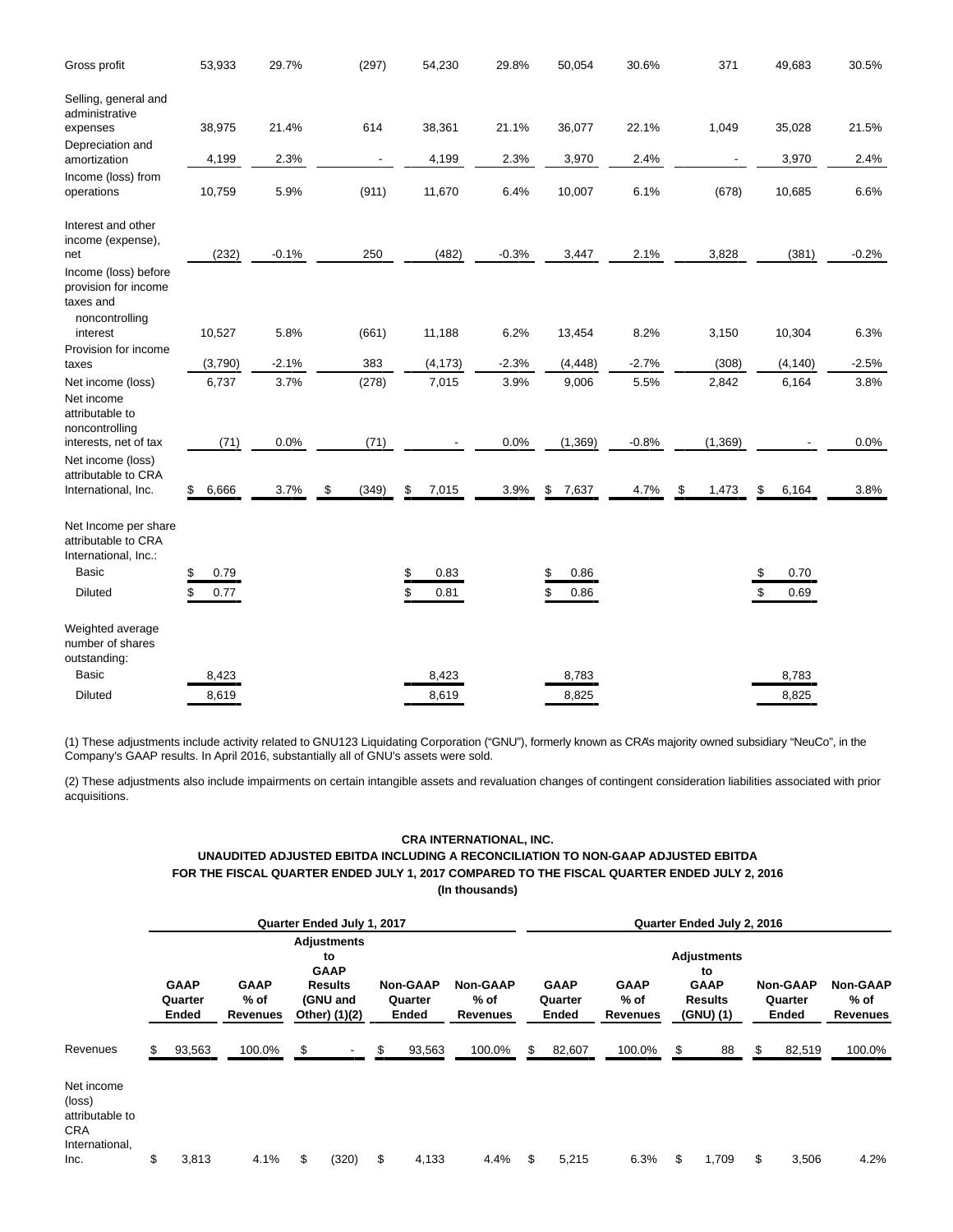| attributable to<br>noncontrolling<br>interests, net<br>of tax | 94           | $-0.1%$ | 94                       | ٠            | 0.0%  | 1,552        | 1.9%    | 1,552       |              | 0.0%  |
|---------------------------------------------------------------|--------------|---------|--------------------------|--------------|-------|--------------|---------|-------------|--------------|-------|
| Net income                                                    |              |         |                          |              |       |              |         |             |              |       |
| (loss)<br>Interest                                            | 3,907        | 4.2%    | (226)                    | 4,133        | 4.4%  | 6,767        | 8.2%    | 3,261       | 3,506        | 4.2%  |
| expense, net                                                  | 133          | 0.1%    | $\overline{\phantom{a}}$ | 133          | 0.1%  | 120          | 0.1%    | ٠           | 120          | 0.1%  |
| Provision for                                                 |              |         |                          |              |       |              |         |             |              |       |
| income taxes                                                  | 2,012        | 2.2%    | (383)                    | 2,395        | 2.6%  | 2,502        | 3.0%    | 308         | 2,194        | 2.7%  |
| Depreciation<br>and                                           |              |         |                          |              |       |              |         |             |              |       |
| amortization                                                  | 2,236        | 2.4%    | $\overline{\phantom{a}}$ | 2,236        | 2.4%  | 2,121        | 2.6%    |             | 2,121        | 2.6%  |
| <b>EBITDA</b>                                                 | 8,288        | 8.9%    | (609)                    | 8,897        | 9.5%  | 11,510       | 13.9%   | 3,569       | 7,941        | 9.6%  |
| Share-based<br>compensation                                   | 1,395        | 1.5%    |                          | 1,395        | 1.5%  | 1,450        | 1.8%    |             | 1,450        | 1.8%  |
| expenses<br>Amortization<br>of forgivable                     |              |         |                          |              |       |              |         |             |              |       |
| loans                                                         | 5,013        | 5.4%    |                          | 5,013        | 5.4%  | 4,786        | 5.8%    |             | 4,786        | 5.8%  |
| Other<br>(income)                                             |              |         |                          |              |       |              |         |             |              |       |
| expense, net                                                  | (204)        | $-0.2%$ | (250)                    | 46           | 0.0%  | (3,709)      | $-4.5%$ | (3,836)     | 127          | 0.2%  |
| Adjusted<br><b>EBITDA</b>                                     | \$<br>14,492 | 15.5%   | \$<br>(859)              | \$<br>15,351 | 16.4% | \$<br>14,037 | 17.0%   | \$<br>(267) | \$<br>14,304 | 17.3% |

Net loss

|                                                                                                                                                               |                                                       |         | Year-To-Date Period Ended July 1, 2017   |    | Year-To-Date Period Ended July 2, 2016                                                 |    |                                                           |        |                                              |         |                                                       |    |                                          |                                                                        |         |                                                                    |  |                         |
|---------------------------------------------------------------------------------------------------------------------------------------------------------------|-------------------------------------------------------|---------|------------------------------------------|----|----------------------------------------------------------------------------------------|----|-----------------------------------------------------------|--------|----------------------------------------------|---------|-------------------------------------------------------|----|------------------------------------------|------------------------------------------------------------------------|---------|--------------------------------------------------------------------|--|-------------------------|
|                                                                                                                                                               | <b>GAAP</b><br>Year-to-Date<br>Period<br><b>Ended</b> |         | <b>GAAP</b><br>$%$ of<br><b>Revenues</b> |    | <b>Adjustments</b><br>to<br><b>GAAP</b><br><b>Results</b><br>(GNU and<br>Other) (1)(2) |    | <b>Non-GAAP</b><br>Year-to-Date<br>Period<br><b>Ended</b> |        | <b>Non-GAAP</b><br>$%$ of<br><b>Revenues</b> |         | <b>GAAP</b><br>Year-to-Date<br><b>Period</b><br>Ended |    | <b>GAAP</b><br>$%$ of<br><b>Revenues</b> | <b>Adjustments</b><br>to<br><b>GAAP</b><br><b>Results</b><br>(GNU) (1) |         | <b>Non-GAAP</b><br>Year-to-Date Non-GAAP<br>Period<br><b>Ended</b> |  | % of<br><b>Revenues</b> |
| Revenues                                                                                                                                                      | S                                                     | 181,734 | 100.0%                                   | \$ |                                                                                        | \$ | 181,734                                                   | 100.0% | \$                                           | 163,519 | 100.0%                                                | \$ | 826                                      | \$                                                                     | 162,693 | 100.0%                                                             |  |                         |
| Net income<br>(loss)<br>attributable to<br><b>CRA</b><br>International,<br>Inc.<br>Net income<br>(loss)<br>attributable to<br>noncontrolling<br>interest, net | \$                                                    | 6,666   | 3.7%                                     | \$ | (349)                                                                                  | \$ | 7,015                                                     | 3.9%   | \$                                           | 7,637   | 4.7%                                                  | \$ | 1,473                                    | \$                                                                     | 6,164   | 3.8%                                                               |  |                         |
| of tax                                                                                                                                                        |                                                       | 71      | 0.0%                                     |    | 71                                                                                     |    |                                                           | 0.0%   |                                              | 1,369   | 0.8%                                                  |    | 1,369                                    |                                                                        |         | 0.0%                                                               |  |                         |
| Net income<br>(loss)<br>Interest                                                                                                                              |                                                       | 6,737   | 3.7%                                     |    | (278)                                                                                  |    | 7,015                                                     | 3.9%   |                                              | 9,006   | 5.5%                                                  |    | 2,842                                    |                                                                        | 6,164   | 3.8%                                                               |  |                         |
| expense, net                                                                                                                                                  |                                                       | 245     | 0.1%                                     |    |                                                                                        |    | 245                                                       | 0.1%   |                                              | 227     | 0.1%                                                  |    | $\overline{7}$                           |                                                                        | 220     | 0.1%                                                               |  |                         |
| Provision for<br>income taxes<br>Depreciation<br>and                                                                                                          |                                                       | 3,790   | 2.1%                                     |    | (383)                                                                                  |    | 4,173                                                     | 2.3%   |                                              | 4,448   | 2.7%                                                  |    | 308                                      |                                                                        | 4,140   | 2.5%                                                               |  |                         |
| amortization                                                                                                                                                  |                                                       | 4,199   | 2.3%                                     |    |                                                                                        |    | 4,199                                                     | 2.3%   |                                              | 3,970   | 2.4%                                                  |    |                                          |                                                                        | 3,970   | 2.4%                                                               |  |                         |
| <b>EBITDA</b>                                                                                                                                                 |                                                       | 14,971  | 8.2%                                     |    | (661)                                                                                  |    | 15,632                                                    | 8.6%   |                                              | 17,651  | 10.8%                                                 |    | 3,157                                    |                                                                        | 14,494  | 8.9%                                                               |  |                         |
| Share-based<br>compensation<br>expenses<br>Amortization<br>of forgivable                                                                                      |                                                       | 3,049   | 1.7%                                     |    |                                                                                        |    | 3,049                                                     | 1.7%   |                                              | 3,099   | 1.9%                                                  |    |                                          |                                                                        | 3,099   | 1.9%                                                               |  |                         |
| loans<br>Other                                                                                                                                                |                                                       | 10,257  | 5.6%                                     |    |                                                                                        |    | 10,257                                                    | 5.6%   |                                              | 9,240   | 5.7%                                                  |    |                                          |                                                                        | 9,240   | 5.7%                                                               |  |                         |
| (income)<br>expense, net                                                                                                                                      |                                                       | (13)    | 0.0%                                     |    | (250)                                                                                  |    | 237                                                       | 0.1%   |                                              | (3,674) | $-2.2%$                                               |    | (3,836)                                  |                                                                        | 162     | 0.1%                                                               |  |                         |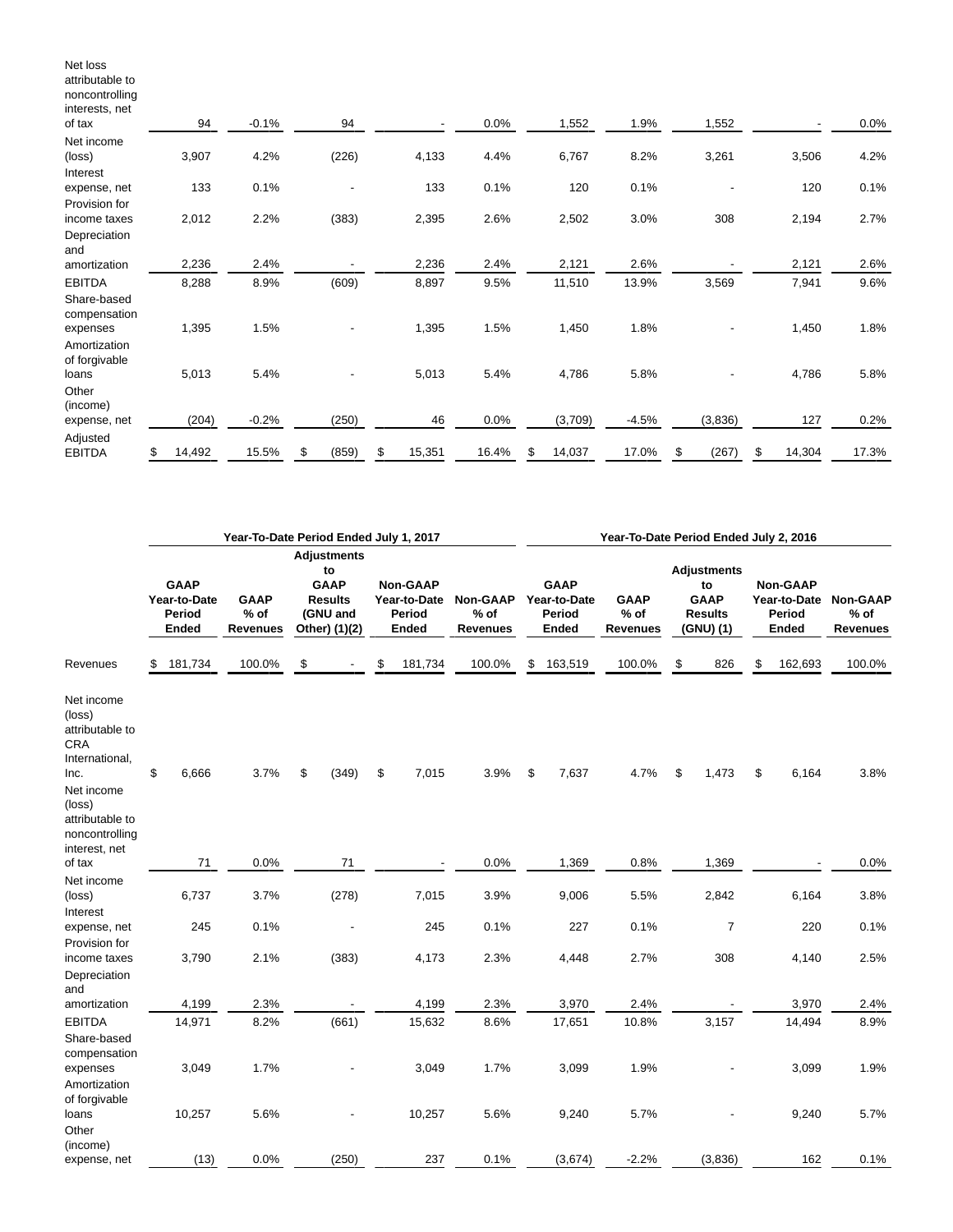| Adjusted      |        |          |  |                   |                 |  |            |       |    |        |       |
|---------------|--------|----------|--|-------------------|-----------------|--|------------|-------|----|--------|-------|
| <b>EBITDA</b> | 28.264 | 15.6% \$ |  | $(911)$ \$ 29.175 | 16.1% \$ 26,316 |  | $16.1\%$ . | (679) | -S | 26,995 | 16.6% |

(1) These adjustments include activity related to GNU123 Liquidating Corporation ("GNU"), formerly known as CRA's majority owned subsidiary "NeuCo", in the Company's GAAP results. In April 2016, substantially all of GNU's assets were sold.

(2) These adjustments also include impairments on certain intangible assets and revaluation changes of contingent consideration liabilities associated with prior acquisitions.

## **CRA INTERNATIONAL, INC. UNAUDITED CONDENSED CONSOLIDATED BALANCE SHEETS (In thousands)**

|                                            | July 1,      | December 31,  |
|--------------------------------------------|--------------|---------------|
|                                            | 2017         | 2016          |
| Assets                                     |              |               |
| Cash and cash equivalents                  | \$<br>14,668 | \$<br>53,530  |
| Accounts receivable and unbilled, net      | 110,422      | 91,789        |
| Other current assets                       | 20,954       | 25,192        |
| Total current assets                       | 146,044      | 170,511       |
| Property and equipment, net                | 36,854       | 36,381        |
| Goodwill and intangible assets, net        | 97,967       | 77,449        |
| Other assets                               | 33,463       | 39,301        |
| Total assets                               | \$314,328    | \$<br>323,642 |
| Liabilities and shareholders' equity       |              |               |
| <b>Current liabilities</b>                 | \$79,787     | \$<br>94,100  |
| Long-term liabilities                      | 25,413       | 21,659        |
| <b>Total liabilities</b>                   | 105,200      | 115,759       |
| Total shareholders' equity                 | 209,128      | 207,883       |
| Total liabilities and shareholders' equity | \$314,328    | \$<br>323,642 |

### **CRA INTERNATIONAL, INC. UNAUDITED CONDENSED CONSOLIDATED STATEMENTS OF CASH FLOWS** (In thousands)

|                                                                                 |                 | Fiscal Year-to-Date Fiscal Year-to-Date<br>July 2,<br>2016 |          |  |
|---------------------------------------------------------------------------------|-----------------|------------------------------------------------------------|----------|--|
|                                                                                 | July 1,<br>2017 |                                                            |          |  |
| Operating activities:                                                           |                 |                                                            |          |  |
| Net income                                                                      | \$<br>6,737     | \$                                                         | 9,006    |  |
| Adjustments to reconcile net income                                             |                 |                                                            |          |  |
| to net cash used in operating activities, net of effect of acquired businesses: |                 |                                                            |          |  |
| GNU gain on sale of business                                                    | (250)           |                                                            | (3,836)  |  |
| Non-cash items, net                                                             | 11,796          |                                                            | 10,474   |  |
| Accounts receivable and unbilled services                                       | (19, 493)       |                                                            | (8,993)  |  |
| Working capital items, net                                                      | (7, 273)        |                                                            | (11,726) |  |
| Net cash used in operating activities                                           | (8, 483)        |                                                            | (5,075)  |  |
| Investing activities:                                                           |                 |                                                            |          |  |
| Consideration relating to acquisitions, net                                     | (16, 163)       |                                                            |          |  |
| Purchase of property and equipment                                              | (2,650)         |                                                            | (6,750)  |  |
| GNU cash proceeds from sale of business assets                                  | 250             |                                                            | 1,100    |  |
| Net cash used in investing activities                                           | (18, 563)       |                                                            | (5,650)  |  |
| Financing activities:                                                           |                 |                                                            |          |  |
| Issuance of common stock, principally stock option exercises                    | 2,699           |                                                            |          |  |
| Payments on notes payable                                                       |                 |                                                            | (75)     |  |
| Borrowings under line of credit                                                 | 11,500          |                                                            | 5,000    |  |